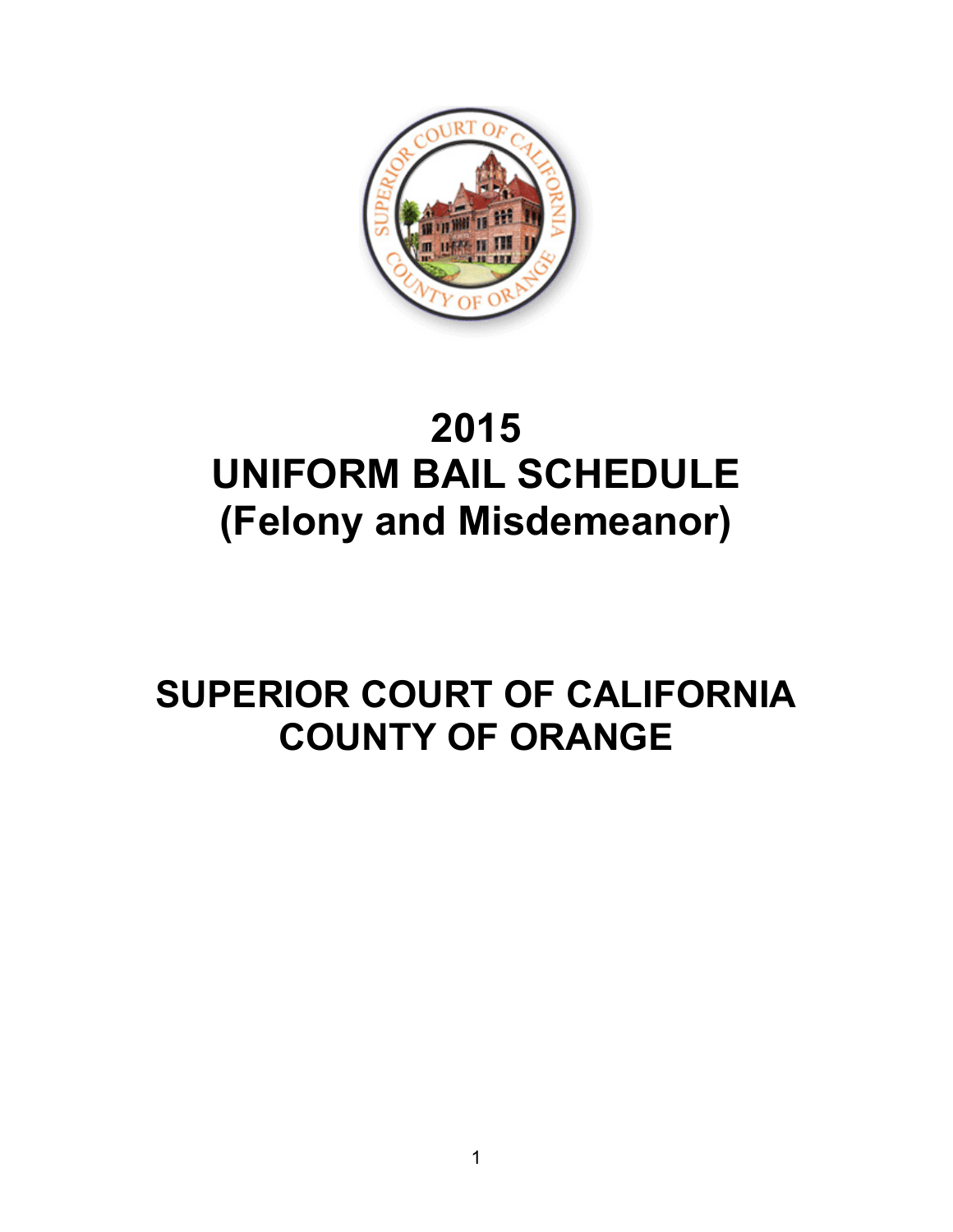

### Superior Court of California County of Orange

Chambers of 700 Civic Center Drive West **Richard M. King** Santa Ana, CA 92701

TO: ORANGE COUNTY BAIL SCHEDULE HOLDERS LAW ENFORCEMENT AGENCIES

SUBJECT: 2015 UNIFORM BAIL SCHEDULE (FELONY AND MISDEMEANOR)

#### 1. Orange County Bail Schedule Holders

Pursuant to Penal Code section 1269b, this bail schedule was approved by the judges of the Superior Court of California, County of Orange, and effective January 1, 2015.

#### 2. Law Enforcement Agencies

The purpose of this bail schedule is to fix an amount upon which a person who is arrested without a warrant may be released from custody prior to appearance in court. At and after a defendant's first appearance, pursuant to Penal Code section 1269b(b), the amount of bail, if any is allowed, shall lie with the sound discretion of the judicial officer before whom the defendant appeared, and may be greater or less than the amount set forth in this schedule, subject to the provisions of Penal Code section 1275. This schedule may also be used by a magistrate in fixing bail pursuant to Penal Code section 815a at the time an arrest warrant is issued, the amount which lies with the sound discretion of the magistrate.

Prevailing legislation **places the burden on law enforcement agencies** to notify the magistrate if the scheduled bail is not adequate for the crime. It is recommended that each agency make their personnel cognizant of Penal Code section 1270.l, as certain provisions may apply if bail modification occurs.

Also, paraphrased below is Penal Code section 1269c:

If a defendant is arrested without a warrant for a bailable felony offense or for the misdemeanor offense of violating a domestic violence restraining order, and a peace officer has reasonable cause to believe that the amount of bail set forth in the schedule is insufficient to assure the defendant's appearance or to assure the protection of a victim, or family member of a victim, of domestic violence, the peace officer shall prepare a declaration under penalty of perjury setting forth the facts and circumstances in support [of a higher bail].

3. Further information is available 24 hours a day through Detention Release by calling (714) 647-4581.

> Hon. Richard M. King, Chair Uniform Bail Procedures Committee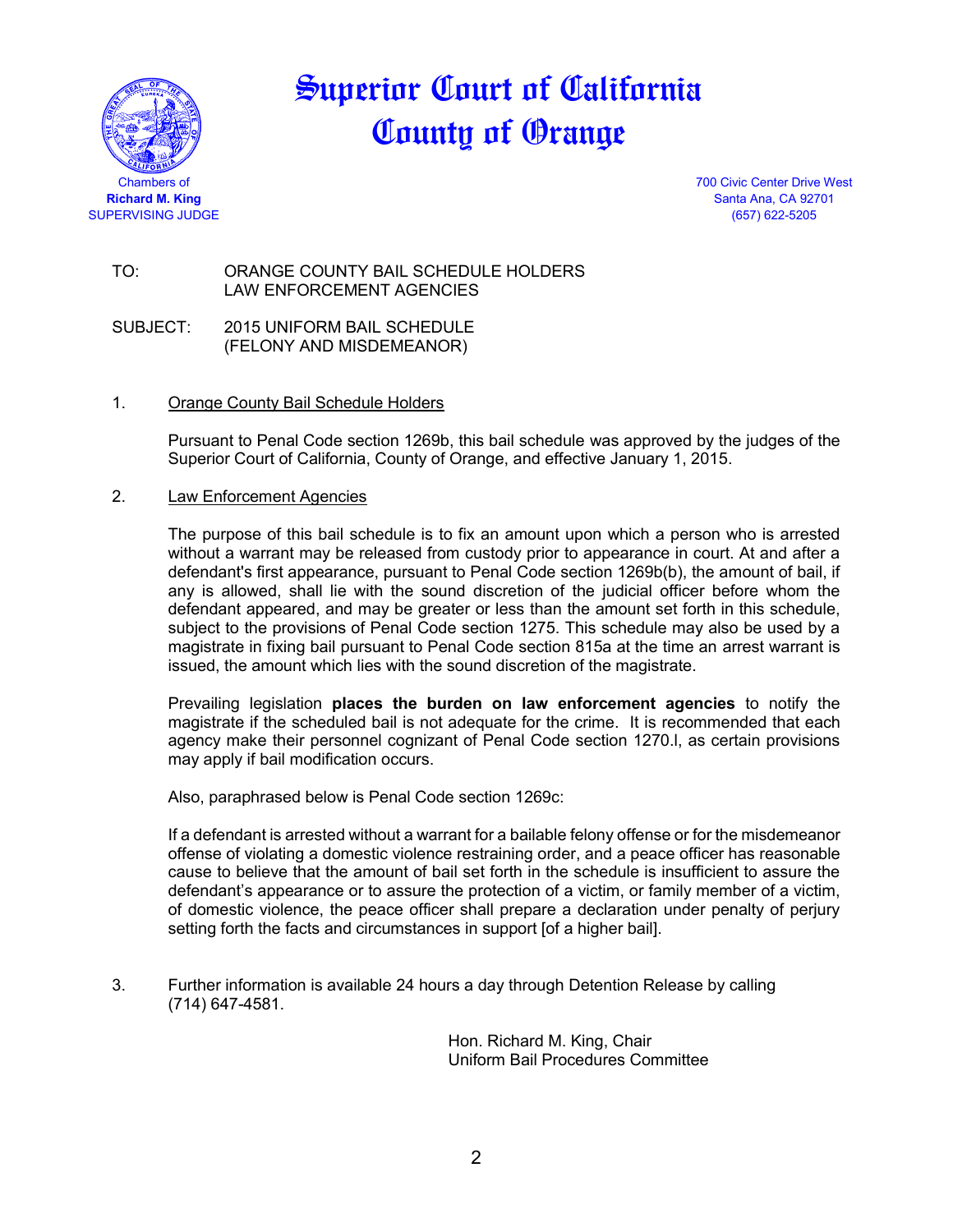#### ORANGE COUNTY UNIFORM BAIL SCHEDULE **TABLE OF CONTENTS**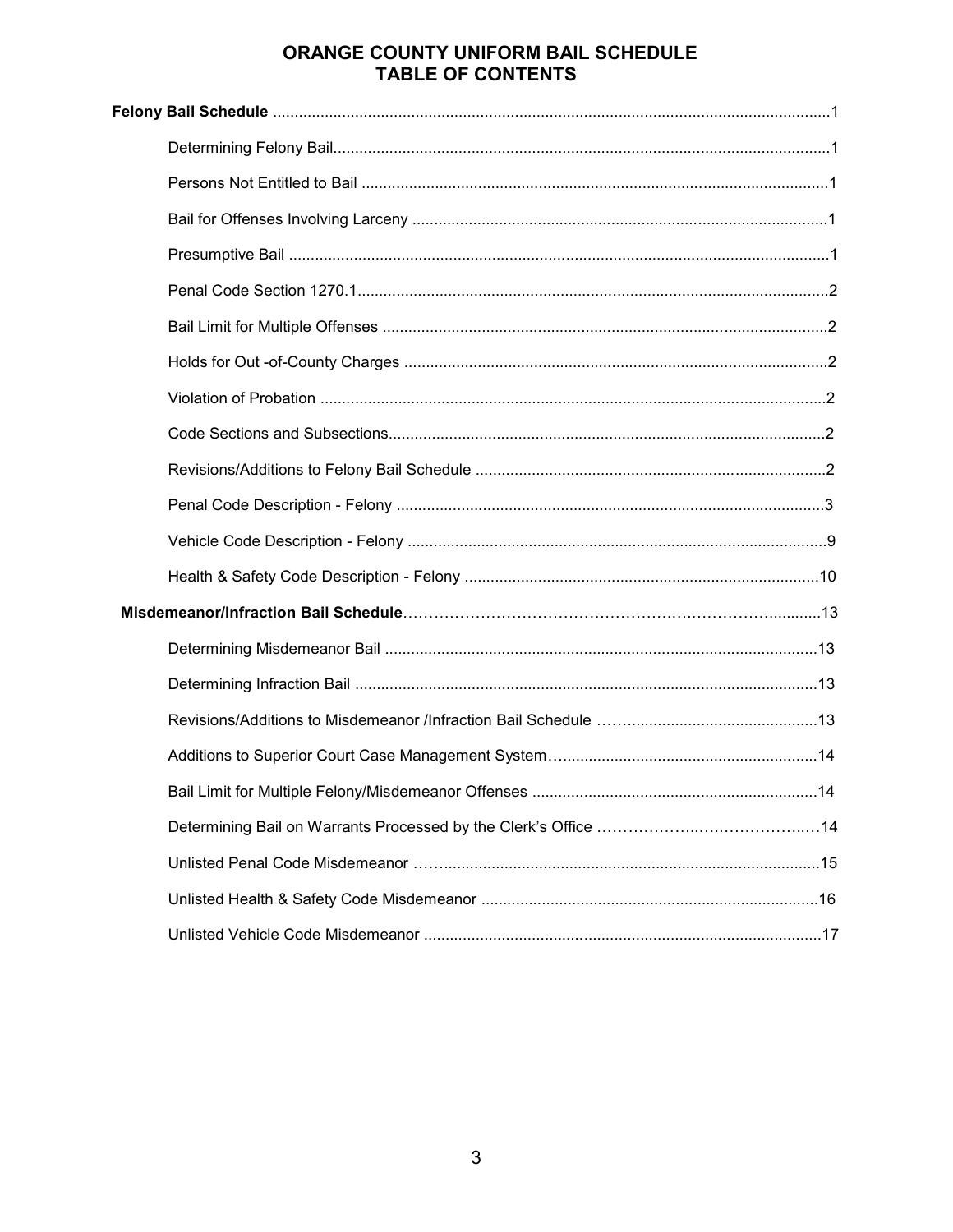- A. Determining Felony Bail:
	- 1. Felony Bail Schedule shall be applicable throughout Orange County and is applicable to all arrests without a warrant for bailable felony offenses.
	- 2. Serious or violent felony offenses will have a presumptive life sentence when two or more strikes are documented.
- B. Persons not entitled to be released on bail are those charged with:
	- 1. Capital crimes (i.e. murder with special circumstance), when the facts are evident or the presumption great. Penal Code section 1270.5 & California Constitution, Article 1, Section 12(a);
	- 2. Felony offenses involving act of violence on another person when the facts are evident or the presumption great and the court finds based upon clear and convincing evidence that there is a substantial likelihood the person's release would result in great bodily harm to others; or
	- 3. Felony offenses when the facts are evident or the presumption great and the court finds based upon clear and convincing evidence that the person has threatened another with great bodily harm and that there is a substantial likelihood that the person would carry out the threat if released. California Constitution, Article 1, Section 12(c).
- C. Bail for offenses involving larceny under the Penal Code, as listed in this schedule (e.g. P.C. 487, 496, 504, etc.), is the scheduled amount or the amount of [loss], whichever is higher. This policy is also to apply to fraud type offenses of other Codes (e.g. Insurance Code, Revenue and Taxation Code, etc) for which no presumptive bail is specified in this schedule, at the presumptive bail for top term potential, below, or the amount of loss, whichever is higher.
- D. For all offenses and enhancements for which no presumptive bail is specified in this schedule, the presumptive bail shall be set according to state prison top term potential for the offense plus enhancement:

| Top term 3 years    | 20,000    |
|---------------------|-----------|
| Top term 4 years    | 25,000    |
| Top term 5 years    | 30,000    |
| Top term 6 years    | 35,000    |
| Top term 7 years    | 40,000    |
| Top term 8 years    | 45,000    |
| Top term 9 years    | 50,000    |
| Top term 10 years   | 55,000    |
| Top term 11 years   | 65,000    |
| Top term 12 years   | 70,000    |
| Top term 13 years   | 75,000    |
| Top term 14 years   | 80,000    |
| Top term 15 years   | 90,000    |
| Top term 16 years   | 100,000   |
| All life sentences  | 1,000,000 |
| *One Strike Prior   | 100,000   |
| *Two Strike Prior   | 200,000   |
| *Three Strike Prior | 300,000   |
|                     |           |

\*Pursuant to Penal Code §1192.7(c); 667.5(c)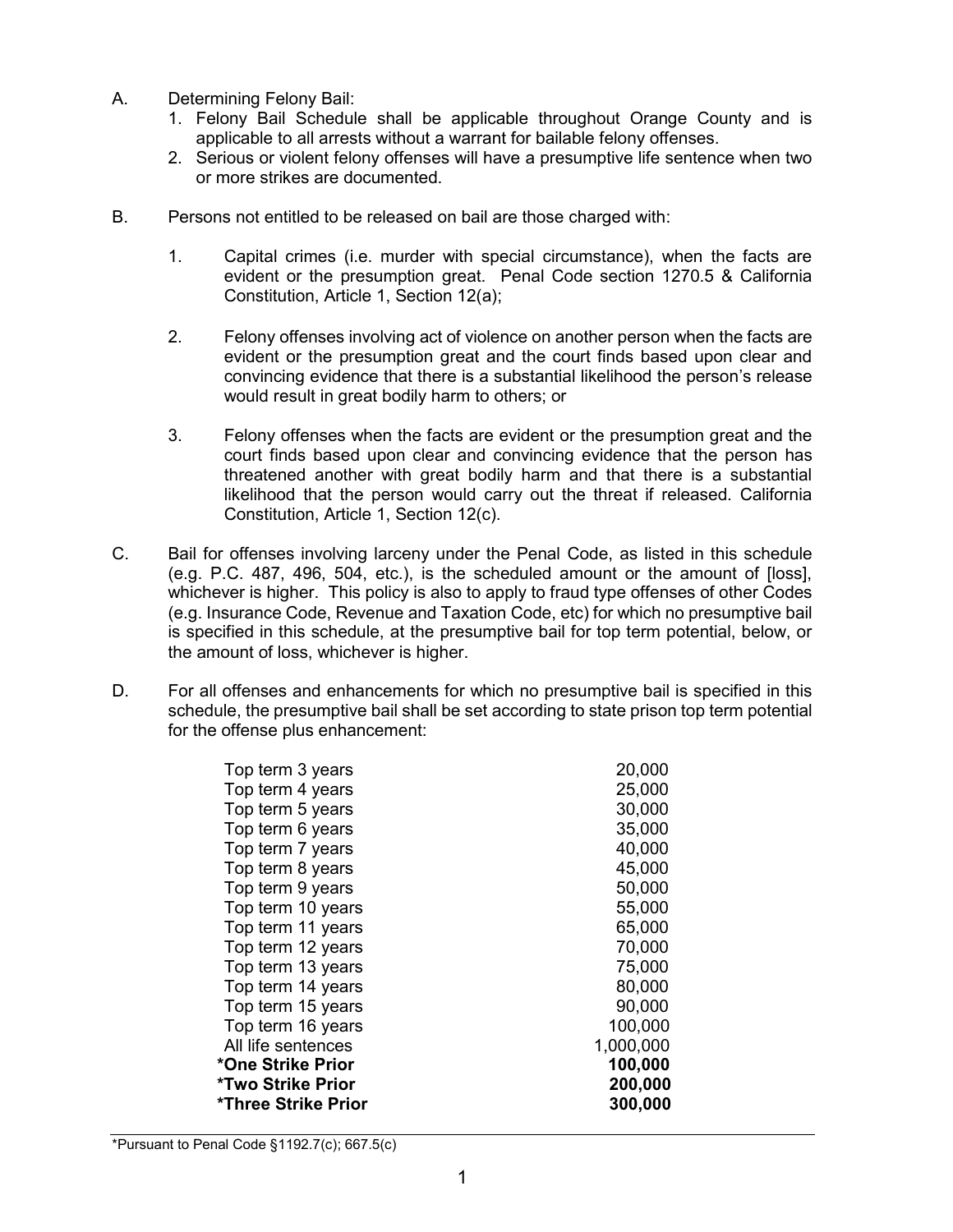- E. Penal Code section 1270.1 prohibits the release of an arrestee on bail in an amount OTHER THAN THAT SET FORTH ON THE BAIL SCHEDULE prior to a hearing *in open court* for:
	- 1. Violent felonies as described in Penal Code section 667.5(c), but not 460(a);
	- 2. Serious felonies as described in Penal Code section 1192.7(c) (including those listed in Penal Code section 1192.8); and
	- 3. Violations of Penal Code sections 136.1(c), 243(e)(1), 262, 273.5, 273.6, 422 (as a felony, and 646.9).
- F. Bail Limit for Multiple Offenses A bail limit for a case with multiple charges will be established as follows:
	- 1. Felony only. The highest bail amount for any one felony offense, plus enhancement, will apply.
	- 2. Felony with misdemeanor or infraction violations. The highest bail amount for any one felony offense, plus enhancement, will apply. Misdemeanor and infraction bails will not be considered.
- G. Holds for Out-of-County Charges The Felony Bail Schedule will apply to holds placed for out-of-county charges when no amount has been previously established or shown on a warrant.
- H. Violation of Probation:
	- 1. Arrest without a warrant shall have NO BAIL if offense is for violating the terms of felony probation, mandatory supervision, post release community supervision and parole.
	- 2. BAIL will be set at \$15,000.00 if offense is for violating the terms of misdemeanor probation.
- I. All references to a code section shall include all subsections thereof unless a specific bail is set forth for a particular subsection.
- J. Revisions/Additions to the Felony Bail Schedule:

The following procedure is established to make interim changes to the bail schedule without a formal meeting of the bail committee

- 1. The staff will present to the chair of the Uniform Bail Procedures Committee all proposed interim changes to the approved bail schedule.
- 2. When the changes have been approved, a revised page for the bail schedule will distributed to all agencies holding authorized copies.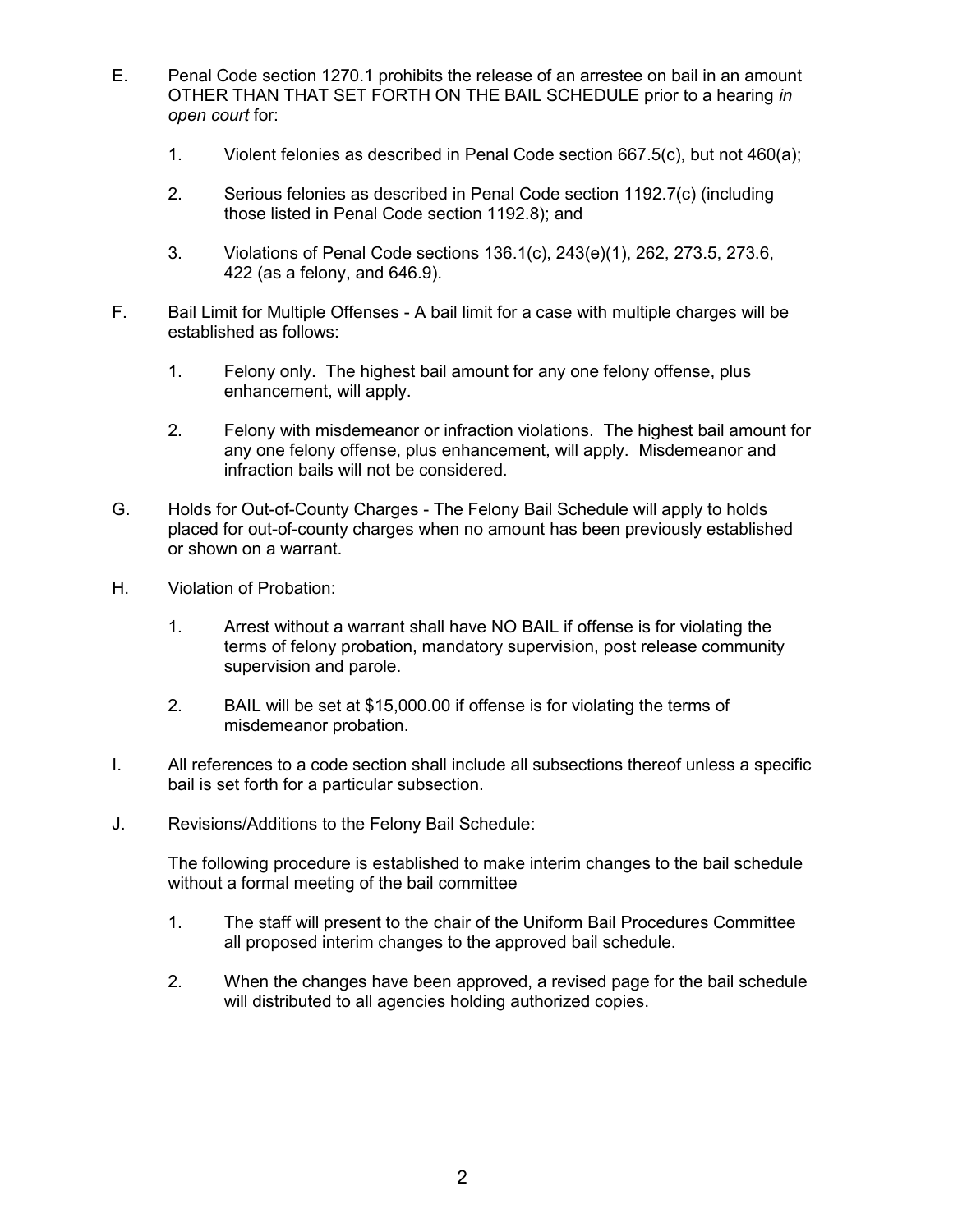#### **SUPERIOR COURT OF CALIFORNIA COUNTY OF ORANGE FELONY BAIL SCHEDULE**

| <b>PENAL CODE</b>            |                                                         |                                |
|------------------------------|---------------------------------------------------------|--------------------------------|
| PENAL CODE<br><b>SECTION</b> | <b>OFFENSE</b>                                          | <b>BAIL</b>                    |
| 114                          | Using false documents to conceal true citizenship       | 50,000                         |
| 182                          | Conspiracy                                              | Same as<br>substantive offense |
| 187                          | Murder - with special circumstance                      | No bail                        |
|                              | All other murders                                       | 1,000,000                      |
| 191.5                        | Vehicular homicide (DUI with gross negligence)          | 100,000                        |
| 192(a)                       | Manslaughter - voluntary                                | 100,000                        |
| 192(b)                       | Manslaughter - involuntary                              | 25,000                         |
| 192(c)                       | Manslaughter - driving vehicle with gross negligence    | 100,000                        |
| 192(c)(3)                    | Vehicular homicide (DUI without gross negligence)       | 100,000                        |
| 192(c)(4)                    | Vehicular homicide (accident caused for financial gain) | 100,000                        |
| 203                          | Mayhem                                                  | 100,000                        |
| 205                          | Aggravated mayhem (life)                                | 1,000,000                      |
| 207                          | Kidnapping                                              | 100,000                        |
| 207(b)                       | Kidnapping victim under 14 years of age                 | 500,000                        |
| 209(a)                       | Kidnapping for ransom or extortion (life)               | 1,000,000                      |
| 209(b)                       | Kidnapping for robbery (life)                           | 1,000,000                      |
| 209.5                        | Kidnapping during a carjacking (life)                   | 1,000,000                      |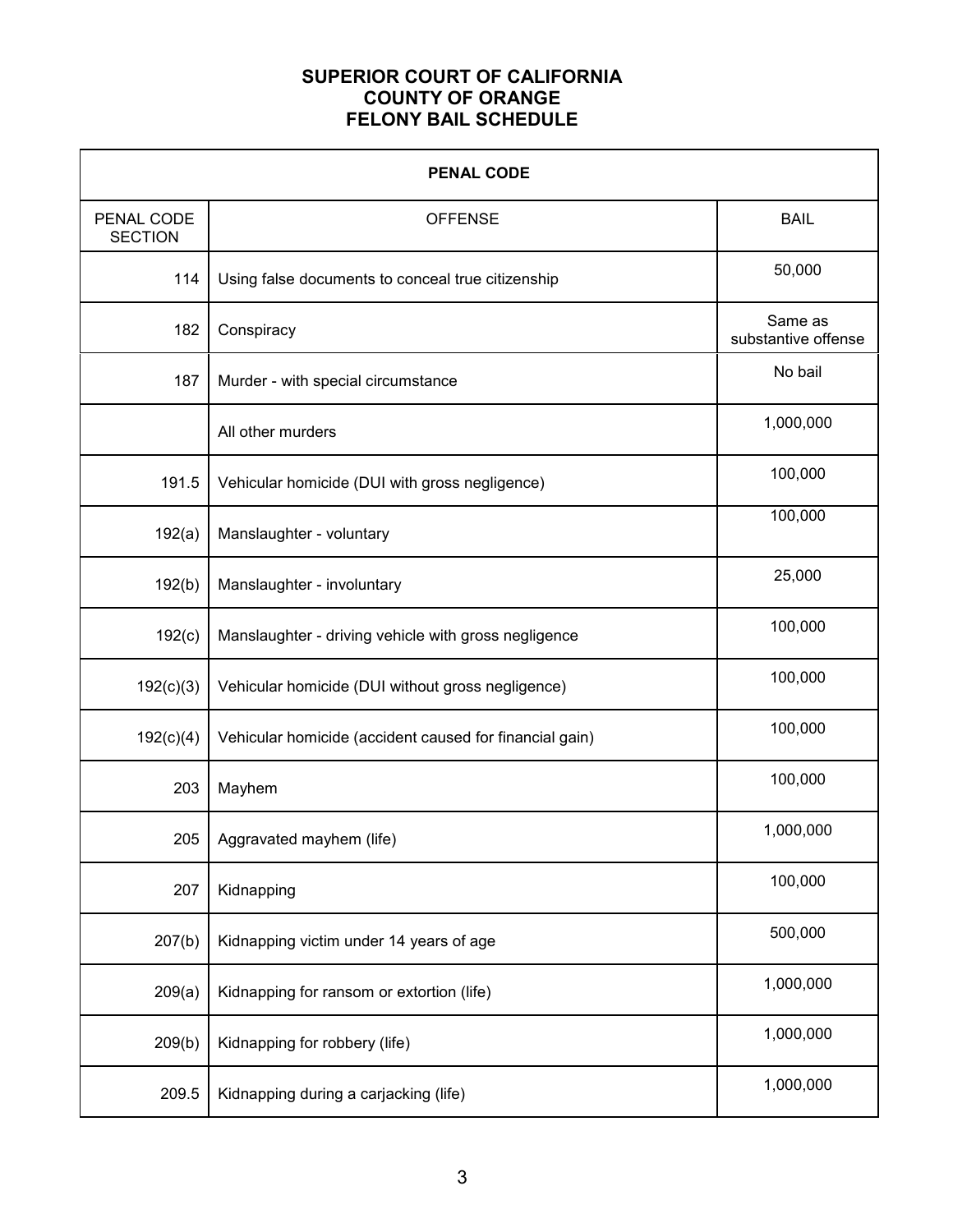| <b>PENAL CODE</b>            |                                                                                                                                                                              |                                |
|------------------------------|------------------------------------------------------------------------------------------------------------------------------------------------------------------------------|--------------------------------|
| PENAL CODE<br><b>SECTION</b> | <b>OFFENSE</b>                                                                                                                                                               | <b>BAIL</b>                    |
| 210.5                        | False imprisonment - kidnap to evade arrest                                                                                                                                  | 1,000,000                      |
| 211                          | Robbery                                                                                                                                                                      |                                |
|                              | $212.5(a)(b)$ – First Degree                                                                                                                                                 | 100,000                        |
| 212.5(c)                     | Second Degree                                                                                                                                                                | 50,000                         |
| 215                          | Carjacking                                                                                                                                                                   | 100,000                        |
| 219                          | Train wrecking (life)                                                                                                                                                        | 1,000,000                      |
| 220(a)                       | Assault with intent to commit mayhem, rape, sodomy, oral copulation,<br>or any violation of Penal Code section 264.1, 288 or 289                                             | Same as<br>substantive offense |
| 220(b)                       | Assault with intent to commit sexual offense, or any violation of Penal<br>Code section 264.1, 288 or 289 during the commission of 1 <sup>st</sup> degree<br>burglary (life) | 1,000,000                      |
| 236.1(b)                     | Human Trafficking                                                                                                                                                            | 250,000                        |
| 237(b)                       | False imprisonment - elder or dependent person                                                                                                                               | 50,000                         |
| 243                          | <b>Battery</b>                                                                                                                                                               |                                |
|                              | 243(c) upon peace officer, etc. with injury                                                                                                                                  | 20,000                         |
|                              | 243(d) with serious bodily injury                                                                                                                                            | 25,000                         |
| 243.4                        | Sexual battery                                                                                                                                                               | 25,000                         |
| 245(a)(1)                    | Assault with deadly weapon or instrument other than a firearm                                                                                                                | 25,000                         |
| 245(a)(2)                    | Assault with a firearm                                                                                                                                                       | 50,000                         |
| 245(a)(3)                    | Assault with a machinegun or assault weapon                                                                                                                                  | 70,000                         |
| 245(a)(4)                    | Assault on a person by means of force likely to produce G.B.I                                                                                                                | 25,000                         |
| 245(c)                       | Assault with deadly weapon other than a firearm or force likely to<br>produce G.B.I. upon a peace officer or firefighter                                                     | 50,000                         |
| 245(d)(1)                    | Assault with a firearm upon a peace officer or firefighter                                                                                                                   | 100,000                        |
| 245(d)(2)                    | Assault with a semiautomatic upon a peace officer or firefighter                                                                                                             | 100,000                        |
| 246                          | Shooting at inhabited dwelling, building, occupied motor vehicle                                                                                                             | 250,000                        |
| 246.3                        | Discharge of firearm - gross negligence                                                                                                                                      | 25,000                         |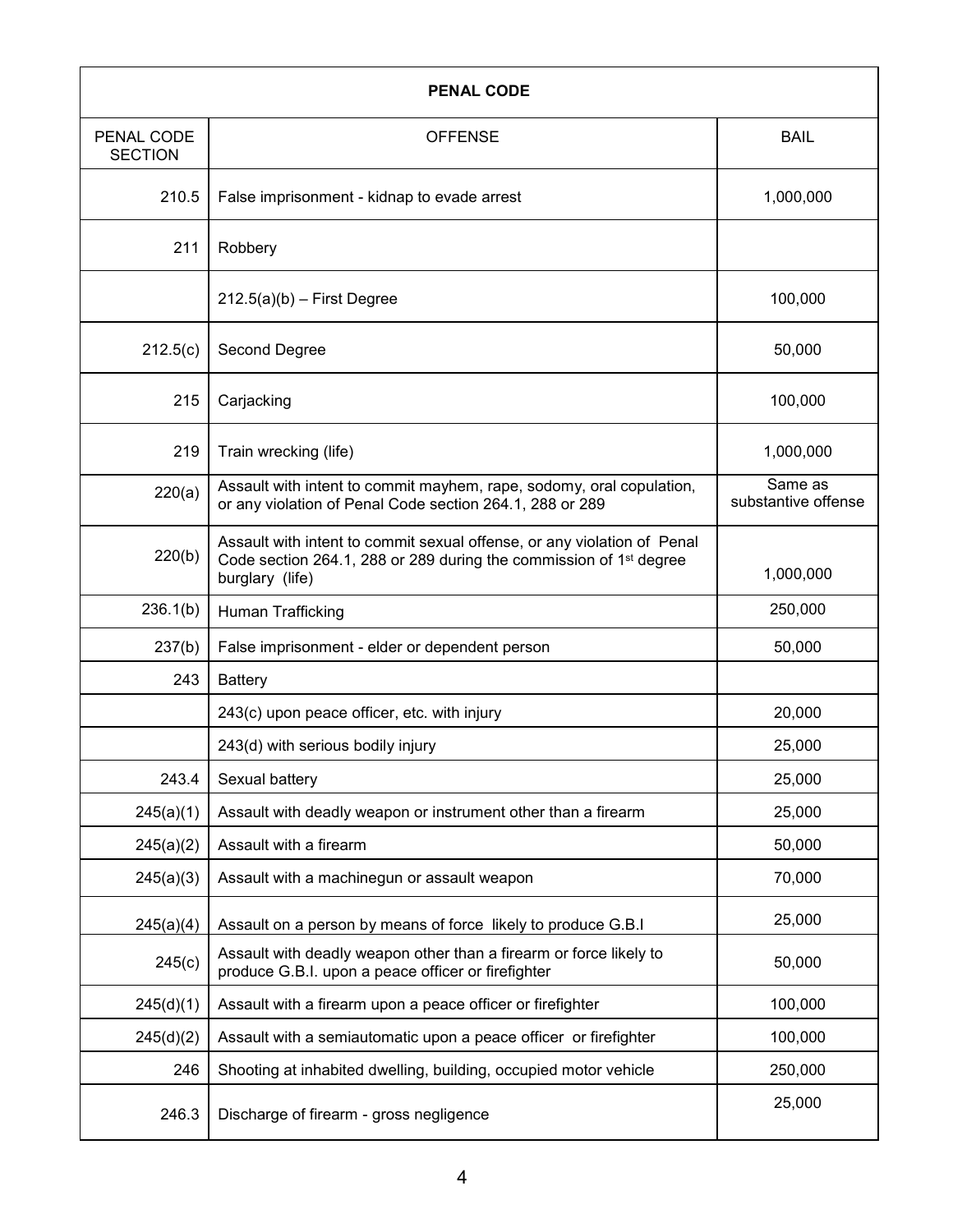| <b>PENAL CODE</b>            |                                                                                                                                                                 |             |
|------------------------------|-----------------------------------------------------------------------------------------------------------------------------------------------------------------|-------------|
| PENAL CODE<br><b>SECTION</b> | <b>OFFENSE</b>                                                                                                                                                  | <b>BAIL</b> |
| 261                          | Rape                                                                                                                                                            | 100,000     |
| 261.5(c)                     | Unlawful sexual intercourse with person under 18 years of age                                                                                                   | 20,000      |
| 262                          | Spousal rape                                                                                                                                                    | 100,000     |
| 264.1                        | Rape in concert with force & violence                                                                                                                           | 100,000     |
| 266h                         | Pimping                                                                                                                                                         | 35,000      |
| 266h(b)(1)                   | Pimping for prostitute minor over 16 years of age                                                                                                               | 35,000      |
| 266h(b)(2)                   | Pimping for prostitute under 16 years of age                                                                                                                    | 45,000      |
| 266i                         | Pandering                                                                                                                                                       | 35,000      |
| 273a(a)                      | Willful harm or injury to child likely to produce G.B.I.                                                                                                        | 100,000     |
| 273d(a)                      | Corporal punishment or injury of child                                                                                                                          | 50,000      |
| 273.5                        | Corporal injury of spouse, cohabitant former spouse or cohabitant or<br>mother or father of his or her child                                                    | 50,000      |
|                              | With prior conviction under 273.5(f)                                                                                                                            | 100,000     |
| 278                          | Child stealing                                                                                                                                                  | 25,000      |
| 286                          | Sodomy                                                                                                                                                          |             |
| 286(b)(1)                    | If victim under 18 years of age                                                                                                                                 | 50,000      |
| 286(b)(2)                    | If victim under 16 and defendant over 21 years of age                                                                                                           | 50,000      |
| 286(c)                       | If victim under 14 and defendant more than 10 years older than victim or<br>defendant compelled another by force, duress or threats of great bodily injury      | 100,000     |
| 286(d)                       | If in concert with force and violence                                                                                                                           | 100,000     |
| 286(e)                       | If committed in state prison or jail                                                                                                                            | 50,000      |
| 286(f) & (g)                 | If victim unconscious or nature of act/incapable of consent                                                                                                     | 100,000     |
| 288(a)                       | Lewd act with child under 14 years of age                                                                                                                       | 100,000     |
| $288(b)(1)$ & (2)            | Lewd act with child under 14 years with force                                                                                                                   | 100,000     |
| 288a                         | Oral copulation                                                                                                                                                 |             |
| 288a(b)(1)                   | If victim under 18 years of age                                                                                                                                 | 50,000      |
| 288a(b)(2)                   | If victim under 16 and defendant over 21 years of age                                                                                                           | 50,000      |
| 288a(c)                      | If victim under 14 and defendant more than 10 years older than victim<br>or defendant compelled another to participate by force, duress or<br>threats of G.B.I. | 100,000     |
| 288a(d)                      | If in concert with force and violence                                                                                                                           | 100,000     |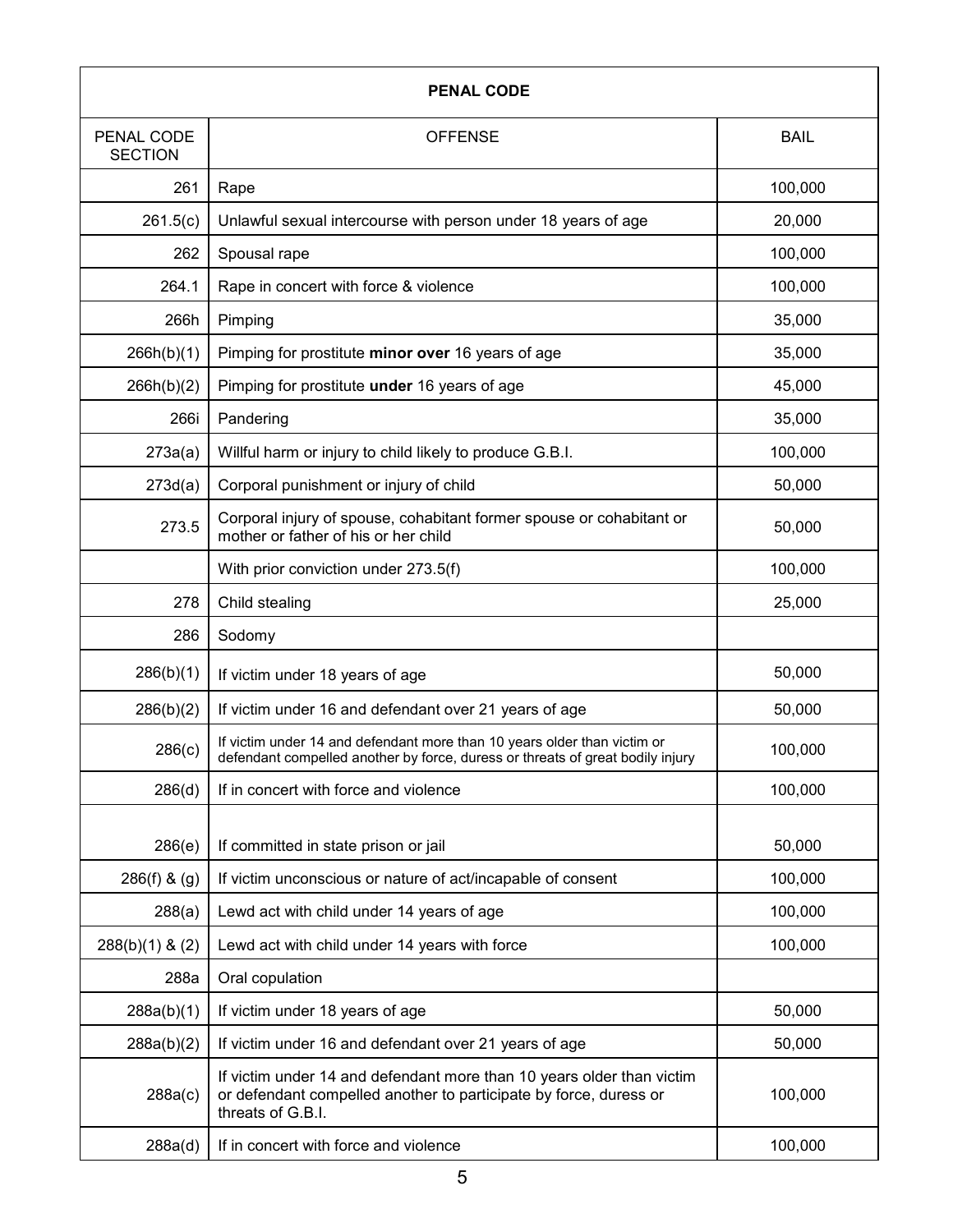| <b>PENAL CODE</b>                    |                                                                                                                                                                                                                        |             |
|--------------------------------------|------------------------------------------------------------------------------------------------------------------------------------------------------------------------------------------------------------------------|-------------|
| PENAL CODE<br><b>SECTION</b>         | <b>OFFENSE</b>                                                                                                                                                                                                         | <b>BAIL</b> |
| 288a(e)                              | If committed in state prison or jail                                                                                                                                                                                   | 50,000      |
| $288a(f)$ & $(g)$                    | If victim unconscious of nature of act/incapable of consent                                                                                                                                                            | 100,000     |
| 288.3(a)                             | Contacting, communicating with a minor with intent to commit the<br>following offenses specified in Section 207, 209, 261, 264.1, 273a,<br>286, 288a, 288.2, 289, 311.1, 311.2, 311.4 or 311.11 involving the<br>minor | 100,000     |
| 289                                  | Penetration by foreign object                                                                                                                                                                                          | 100,000     |
| 314.1                                | Indecent exposure                                                                                                                                                                                                      | 20,000      |
| 368(b)(1)                            | Elder abuse                                                                                                                                                                                                            | 50,000      |
| 422                                  | <b>Criminal threats</b>                                                                                                                                                                                                | 50,000      |
| 451(a)                               | Arson causing G.B.I.                                                                                                                                                                                                   | 100,000     |
| 451(b)                               | Arson, inhabited structure                                                                                                                                                                                             | 250,000     |
| 451(c)                               | Arson, structure or forest land                                                                                                                                                                                        | 50,000      |
| 452(a)                               | Recklessly causing fire with G.B.I.                                                                                                                                                                                    | 50,000      |
| 454                                  | Arson during state of emergency                                                                                                                                                                                        | 150,000     |
| 459                                  | <b>Burglary</b>                                                                                                                                                                                                        |             |
|                                      | Residential                                                                                                                                                                                                            | 50,000      |
| 464                                  | Burglary with explosives                                                                                                                                                                                               | 50,000      |
| 487                                  | Grand theft                                                                                                                                                                                                            | 20,000      |
|                                      | Or amount of theft, whichever is higher                                                                                                                                                                                |             |
| 504, 504a,<br>504b, 505,<br>506, 514 | Embezzlement                                                                                                                                                                                                           | 20,000      |
|                                      | Or amount stolen, whichever is higher                                                                                                                                                                                  |             |
| 518, 522, 523                        | Extortion                                                                                                                                                                                                              | 20,000      |
| 548                                  | Defrauding insurer                                                                                                                                                                                                     | 30,000      |
|                                      | Or amount taken, whichever is greater                                                                                                                                                                                  |             |
| 646.9(a)                             | Stalking                                                                                                                                                                                                               | 20,000      |
| 646.9(b)                             | Stalking / with temporary restraining order                                                                                                                                                                            | 100,000     |
| 646.9(c)                             | Stalking / with designated prior                                                                                                                                                                                       | 150,000     |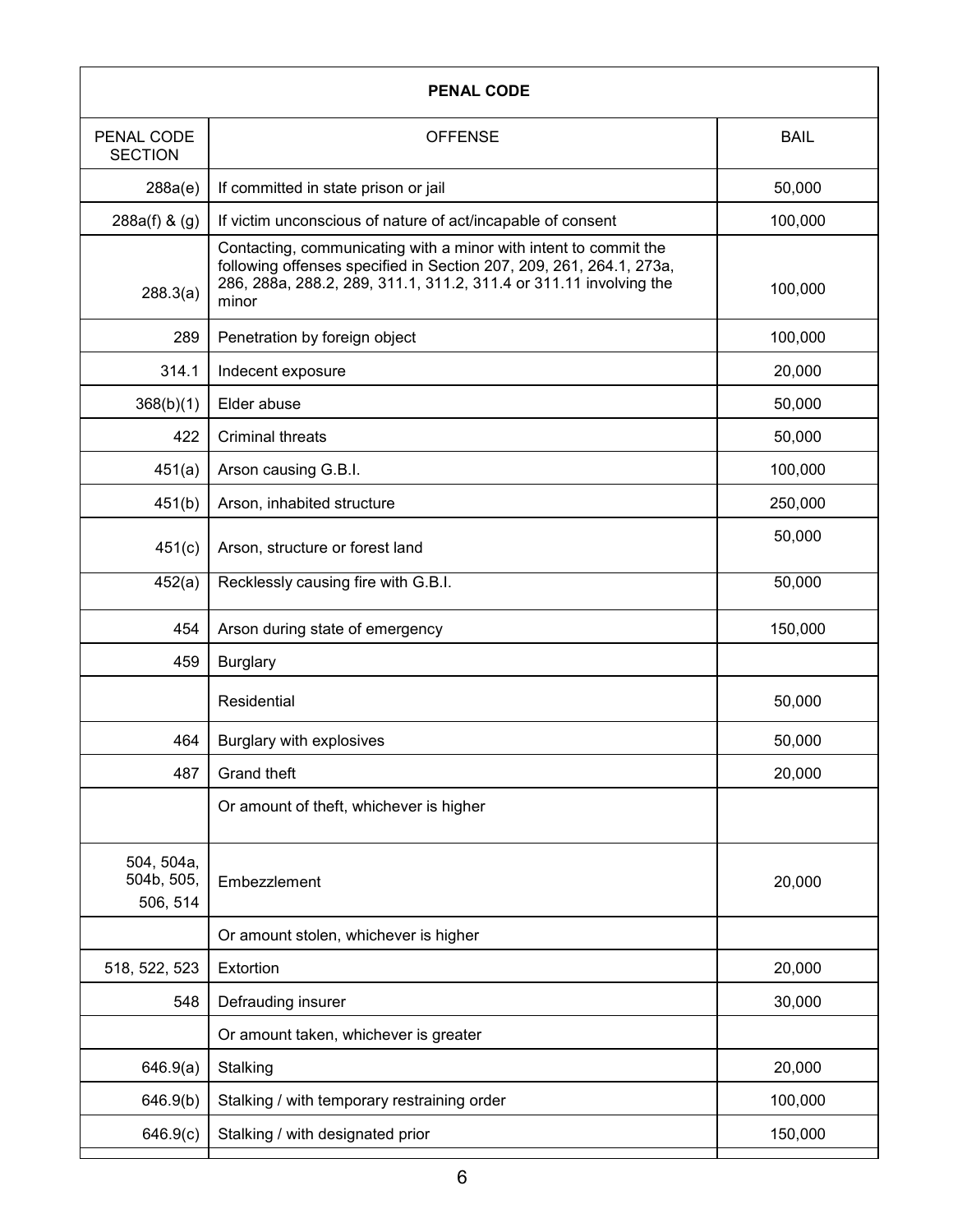| <b>PENAL CODE</b>            |                                                                                                                     |                                                                                                                                                                                             |
|------------------------------|---------------------------------------------------------------------------------------------------------------------|---------------------------------------------------------------------------------------------------------------------------------------------------------------------------------------------|
| PENAL CODE<br><b>SECTION</b> | <b>OFFENSE</b>                                                                                                      | <b>BAIL</b>                                                                                                                                                                                 |
| 647.6                        | Child molestation with specified prior                                                                              | 100,000                                                                                                                                                                                     |
| 653f(b)                      | Solicit murder                                                                                                      | 1,000,000                                                                                                                                                                                   |
| 653f(c)                      | Solicit rape, etc.                                                                                                  | 100,000                                                                                                                                                                                     |
| 664(a)                       | Attempt where completed crime punishable by state prison except for<br>attempted murder                             | Same as<br>substantive offense                                                                                                                                                              |
| 664/187                      | Attempted murder                                                                                                    | 500,000                                                                                                                                                                                     |
|                              | Willful & premeditated                                                                                              | 1,000,000                                                                                                                                                                                   |
| 666                          | Petty theft with prior conviction for petty theft on which time was served                                          | 20,000                                                                                                                                                                                      |
| 1551.1                       | Fugitive: Arrest without warrant                                                                                    | Bail amount as set<br>by the demanding<br>state.<br>If no bail amount set<br>by the demanding<br>state, set at 100,000                                                                      |
|                              | <b>Fugitive: Post-Conviction</b>                                                                                    | No Bail                                                                                                                                                                                     |
| 1552.1                       | Fugitive: Governor's Warrant                                                                                        | Bail amount as<br>stated on<br>Governor's Warrant.<br>If no amount stated<br>on Governor's<br>Warrant, set per the<br>UBS for the<br>accused crime, or<br>100,000, whichever<br>is greater. |
|                              | Fugitive Governor's Warrant: Post-Conviction                                                                        | No Bail                                                                                                                                                                                     |
| 4530                         | Escape, attempted escape from prison with or without force or violence                                              | 50,000                                                                                                                                                                                      |
| 4532(a)                      | Escape, attempted escape by misdemeanant, inebriate, or person on<br>work furlough from jail, industrial farm, etc. | 50,000                                                                                                                                                                                      |
|                              | plus bail amount on original charge                                                                                 |                                                                                                                                                                                             |
| 4532(b)                      | Escape, attempted escape by felon from jail, industrial farm, etc.                                                  |                                                                                                                                                                                             |
|                              | (Convicted)                                                                                                         | No bail                                                                                                                                                                                     |
|                              | (Not convicted)                                                                                                     | 100,000                                                                                                                                                                                     |
|                              | plus bail amount on original charge                                                                                 |                                                                                                                                                                                             |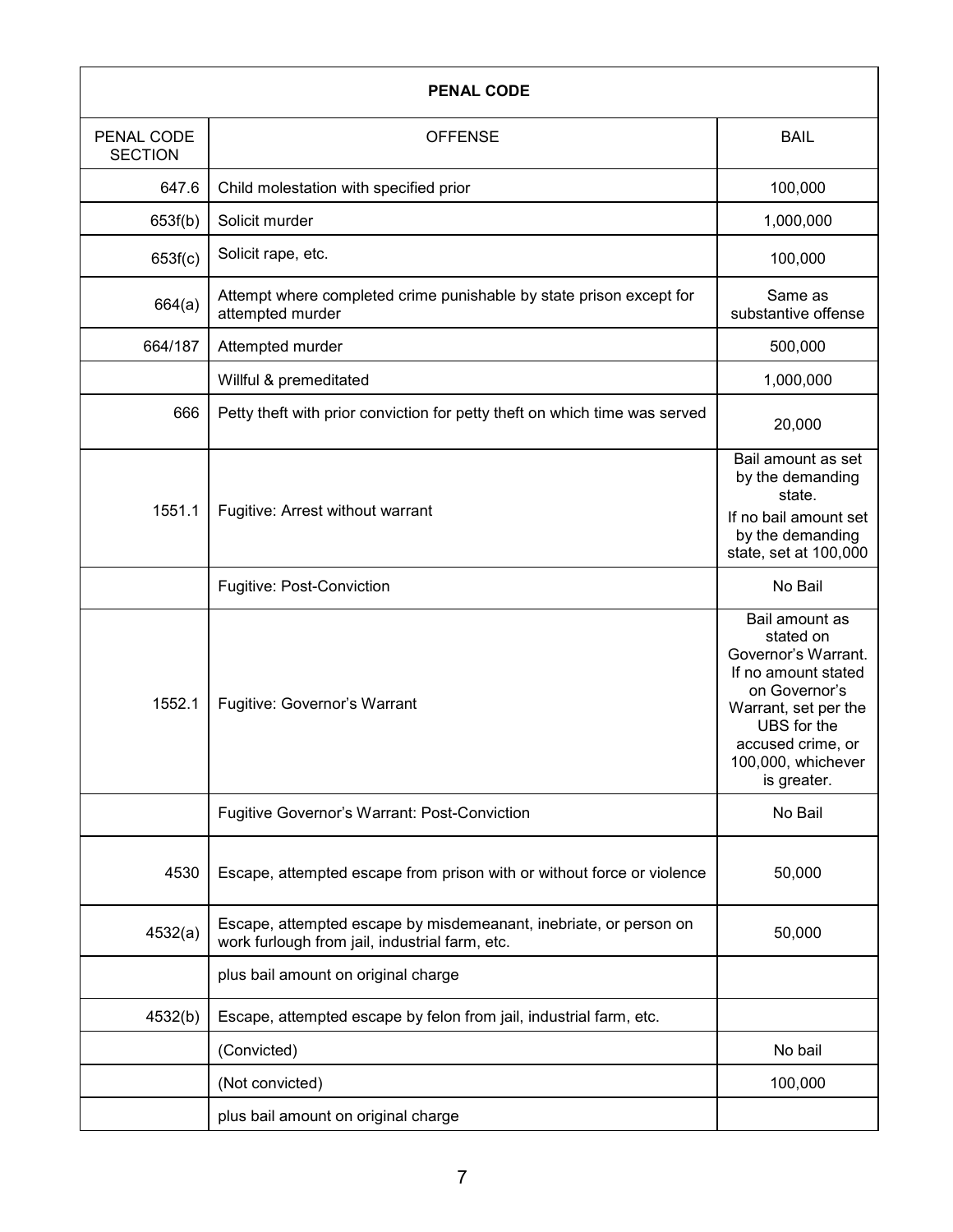| 4573                      | Bringing controlled substance into jail                                                                                        | 25,000    |
|---------------------------|--------------------------------------------------------------------------------------------------------------------------------|-----------|
| 4574                      | Smuggling weapon into jail or prison                                                                                           | 50,000    |
| 11418                     | Possession, etc. weapons of mass destruction<br>(except (b)(1)                                                                 | 500,000   |
| 11418(b)(1)               | Employ weapon of mass destruction-cause of death (life)                                                                        | 1,000,000 |
| 11419                     | Weapons of mass destruction and biological agents                                                                              | 500,000   |
| 18715(a)                  | Possession of destructive devices or explosives in public or private<br>place                                                  | 500,000   |
| 18720                     | Possession of materials with intent to make destructive device or<br>explosive                                                 | 150,000   |
| 18725(a), (b)<br>or $(c)$ | Carrying or placing explosive on common carrier                                                                                | 500,000   |
| 18740                     | Possession of exploding or destructive device or explosive with intent<br>to injure                                            | 1,000,000 |
| 18745                     | Exploding destructive device or explosive with intent to murder(life)                                                          | 1,000,000 |
| 18750                     | Unlawful explosion causing bodily injury                                                                                       | 500,000   |
| 25400(c)(1)               | Concealed weapon on person or in vehicle without license w prior<br>felony conviction or prior violation of deadly weapons act | 20,000    |
| 25400(c)(5)               | Concealed weapon on person with prior conviction of crimes against<br>person, property, or involving drugs                     | 20,000    |
| 25850(a)                  | Possession of a loaded firearm                                                                                                 | 20,000    |
| 26100(c)                  | Personally shooting from motor vehicle                                                                                         | 250,000   |
| 31360(a)                  | Felon with body armor                                                                                                          | 50,000    |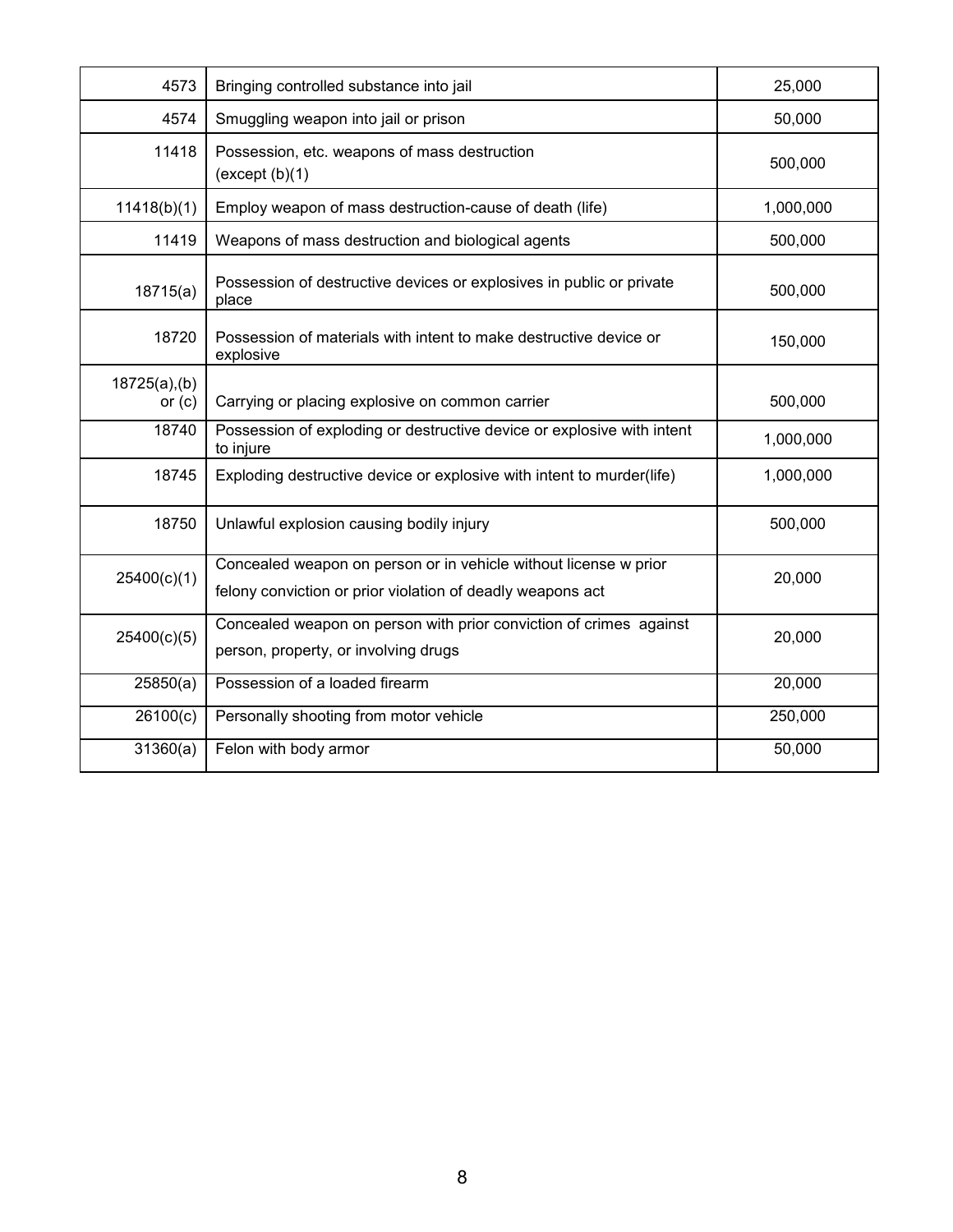| <b>VEHICLE CODE</b>                   |                                                                                                                              |             |
|---------------------------------------|------------------------------------------------------------------------------------------------------------------------------|-------------|
| <b>VEHICLE CODE</b><br><b>SECTION</b> | <b>OFFENSE</b>                                                                                                               | <b>BAIL</b> |
| 2800.2                                | Attempting to evade peace officer while driving recklessly                                                                   | 25,000      |
| 2800.3                                | Willful flight causing GBI./death                                                                                            | 100,000     |
| 10801                                 | Owning or operating a chop shop                                                                                              | 50,000      |
| 10851(a)                              | Driving car without consent                                                                                                  | 20,000      |
| 10851(b),(e)                          | Driving car without consent<br>Specified vehicles, 666.5 prior                                                               | 25,000      |
| 20001                                 | Hit and run: personal injury / death                                                                                         | 50,000      |
| 23152                                 | Driving under the influence of alcohol or drugs (prior to 1-1-2014)<br>If a felony per Vehicle Code section 23550 or 23550.5 | 50,000      |
| $23152(a-b)$                          | Driving under the influence of alcohol (on or after 1-1-2014)                                                                | 50,000      |
| 23152(c)                              | Driving when addicted to drugs                                                                                               | 50,000      |
| 23152(d)                              | Driving commercial vehicle with .04% or more                                                                                 | 50,000      |
| 23152(e)                              | Driving under the influence of drugs (on or after 1-1-2014)                                                                  | 50,000      |
| 23152(f)                              | Driving under the combination of alcohol or drugs (on or after 1-1-<br>2014)                                                 | 50,000      |
| 23153                                 | Driving under the influence of alcohol or drugs: bodily injury (prior to<br>$1 - 1 - 2014$                                   | 100,000     |
| $23153(a-b)$                          | Driving under the influence of alcohol: bodily injury (on or after 1-1-<br>2014)                                             | 100,000     |
| 23153(d)                              | Driving commercial vehicle with .04% or more: bodily injury (Felony<br>only) (on or after 1-1-2014)                          | 100,000     |
| 23153(e)                              | Driving under the influence of drugs: bodily injury (on or after 1-1-<br>2014)                                               | 100,000     |
| 23153(f)                              | Driving under the combination of alcohol or drugs: bodily injury (on or<br>after 1-1-2014)                                   | 100,000     |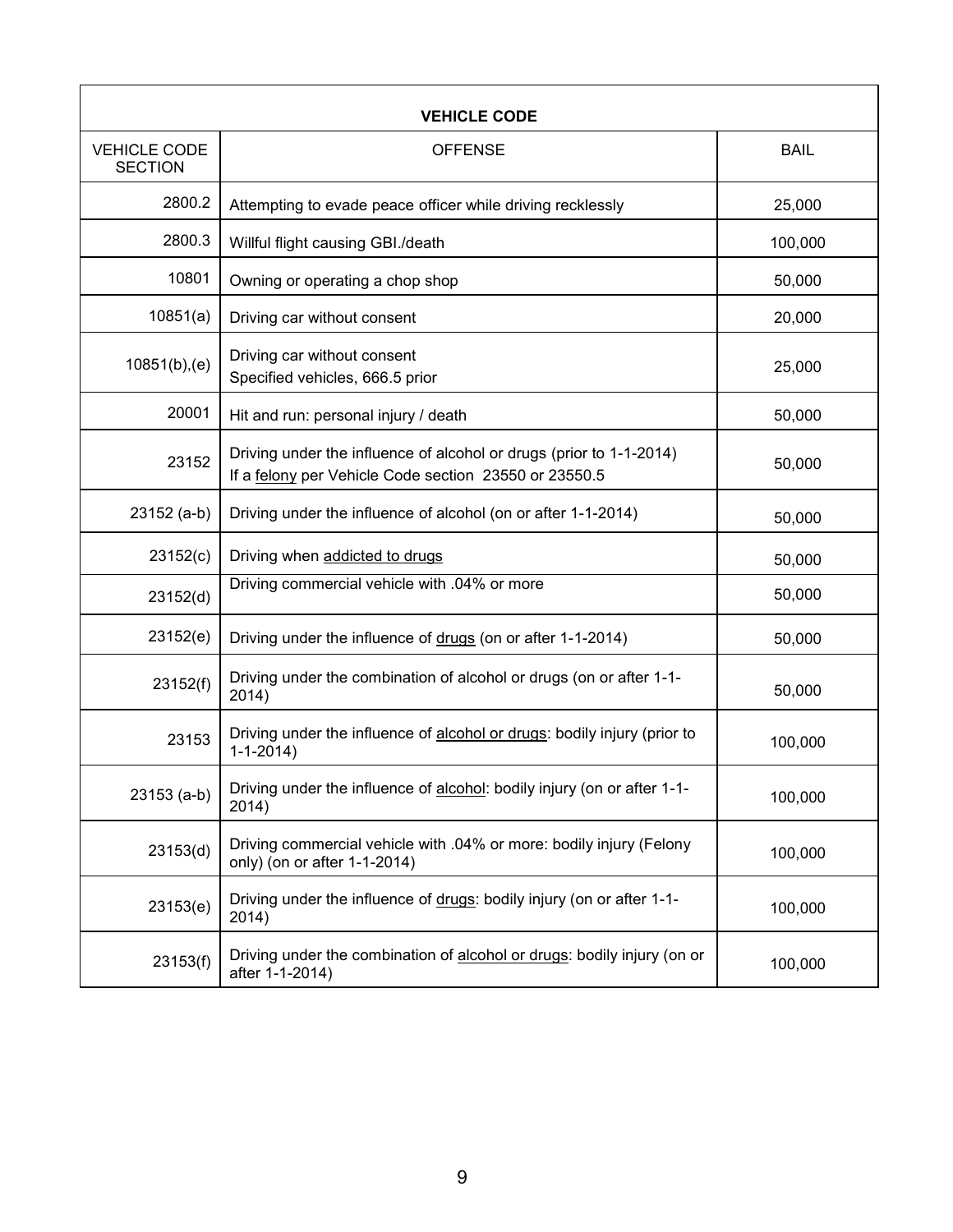| <b>HEALTH AND SAFETY CODE</b>                        |                                                                                                                                           |             |
|------------------------------------------------------|-------------------------------------------------------------------------------------------------------------------------------------------|-------------|
| <b>HEALTH &amp;</b><br>SAFETY CODE<br><b>SECTION</b> | <b>OFFENSE</b>                                                                                                                            | <b>BAIL</b> |
| 11350                                                | Illegal possession of certain specific or classified controlled substances                                                                | 20,000      |
| 11351                                                | Possession or purchase for sale of certain specific or classified<br>controlled substances                                                | 25,000      |
|                                                      | More than 8 oz. [1/2 pound] [226 grams]                                                                                                   | 50,000      |
|                                                      | More than 1 lb. [16 oz.] [454 grams]                                                                                                      | 100,000     |
|                                                      | 1 kg. [2.2 lbs.]                                                                                                                          | 500,000     |
|                                                      | 4 kg. [8.8 lbs.]                                                                                                                          | 1,000,000   |
|                                                      | 10 kg. [22 lbs.]                                                                                                                          | 2,000,000   |
|                                                      | 20 kg. [44 lbs.]                                                                                                                          | 3,000,000   |
|                                                      | 40 kg. [88 lbs.]                                                                                                                          | 4,000,000   |
|                                                      | 80 kg. [176 lbs.]                                                                                                                         | 5,000,000   |
| 11351.5                                              | Possession or purchase for sale of cocaine base                                                                                           | 30,000      |
|                                                      | More than 8 oz. [1/2 pound] [226 grams]                                                                                                   | 50,000      |
|                                                      | More than 1 lb. [16 oz.] [454 grams]                                                                                                      | 100,000     |
|                                                      | More than 1 kg. [2.2 lbs.]                                                                                                                | 500,000     |
| 11352                                                | Illegal transportation, sale, furnishing of certain specific or classified<br>controlled substances                                       | 30,000      |
|                                                      | More than 8 oz. [1/2 pound] [226 grams]                                                                                                   | 50,000      |
|                                                      | More than 1 lb. [16 oz.] [454 grams]                                                                                                      | 100,000     |
|                                                      | 1 kg. [2.2 lbs.]                                                                                                                          | 500,000     |
|                                                      | 4 kg. [8.8 lbs.]                                                                                                                          | 1,000,000   |
|                                                      | 10 kg. [22 lbs.]                                                                                                                          | 2,000,000   |
|                                                      | 20 kg. [44 lbs.]                                                                                                                          | 3,000,000   |
|                                                      | 40 kg. [88 lbs.]                                                                                                                          | 4,000,000   |
|                                                      | 80 kg. [176 lbs.]                                                                                                                         | 5,000,000   |
| 11353                                                | Person 18 years or over using minor in sale, transportation, or giving to<br>a minor certain specific or classified controlled substances | 50,000      |
| 11353.5                                              | Adult preparing to sell to minor drugs or narcotics                                                                                       | 50,000      |
| 11357(a)                                             | Possession of concentrated cannabis                                                                                                       | 20,000      |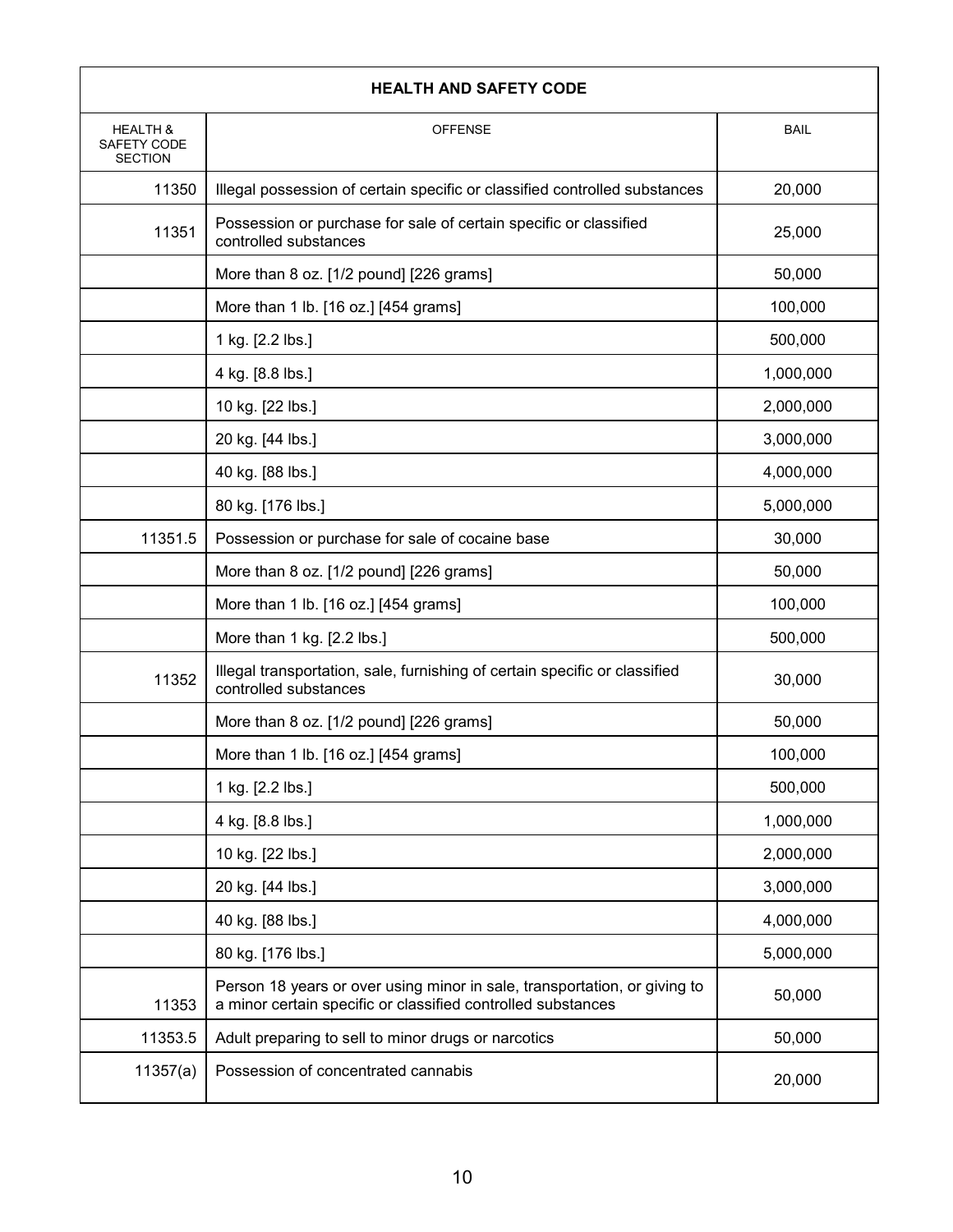| HEALTH &<br>SAFETY CODE<br><b>SECTION</b> | OFFENSE                                                                                                          | <b>BAIL</b> |
|-------------------------------------------|------------------------------------------------------------------------------------------------------------------|-------------|
| 11358                                     | Marijuana: cultivate, process                                                                                    | 20,000      |
|                                           | If over 25 lbs. [11 kg] [340 grams]                                                                              | 50,000      |
| 11359                                     | Marijuana, possession for sale                                                                                   | 25,000      |
|                                           | If over 25 lbs. [11 kg] [340 grams]                                                                              | 50,000      |
|                                           | If over 50 lbs. [22 kg] [680 grams]                                                                              | 100,000     |
| 11360(a)                                  | Marijuana: transportation, sale, furnishing                                                                      | 25,000      |
|                                           | If over 25 lbs. [11 kg] [340 grams]                                                                              | 50,000      |
|                                           | If over 50 lbs. [22 kg] [680 grams]                                                                              | 100,000     |
| 11361                                     | Marijuana: person 18 years or over using minor under 14 years of age<br>in sale, transportation, giving to minor | 50,000      |
|                                           | If over 50 lbs. [22 kg] [680 grams]                                                                              | 100,000     |
| 11377                                     | Possession of controlled substances                                                                              | 20,000      |
| 11378                                     | Possession of controlled substances for sale                                                                     | 25,000      |
|                                           | More than 8 oz. [1/2 pound] [226 grams]                                                                          | 50,000      |
|                                           | More than 1 lb. [16 oz.] [454 grams]                                                                             | 100,000     |
|                                           | 1 kg. or 30 liters [2.2 lbs.] [30 liters]                                                                        | 500,000     |
|                                           | 4 kg. or 100 liters [8.8 lbs.] [100 liters]                                                                      | 1,000,000   |
|                                           | 10 kg. or 200 liters [22 lbs.] [200 liters]                                                                      | 2,000,000   |
|                                           | 20 kg. or 400 liters [44 lbs.] [400 liters]                                                                      | 3,000,000   |
| 11378.5                                   | Possession or purchase for sale of PCP                                                                           | 30,000      |
|                                           | If over 1 gallon liquid or 8 oz. powder                                                                          | 50,000      |
|                                           | 1 kg. or 30 liters [2.2 lbs.] [30 liters]                                                                        | 500,000     |
|                                           | 4 kg. or 100 liters [8.8 lbs.] [100 liters]                                                                      | 1,000,000   |
|                                           | 10 kg. or 200 liters [22 lbs.] [200 liters]                                                                      | 2,000,000   |
|                                           | 20 kg. or 400 liters [44 lbs.] [400 liters]                                                                      | 3,000,000   |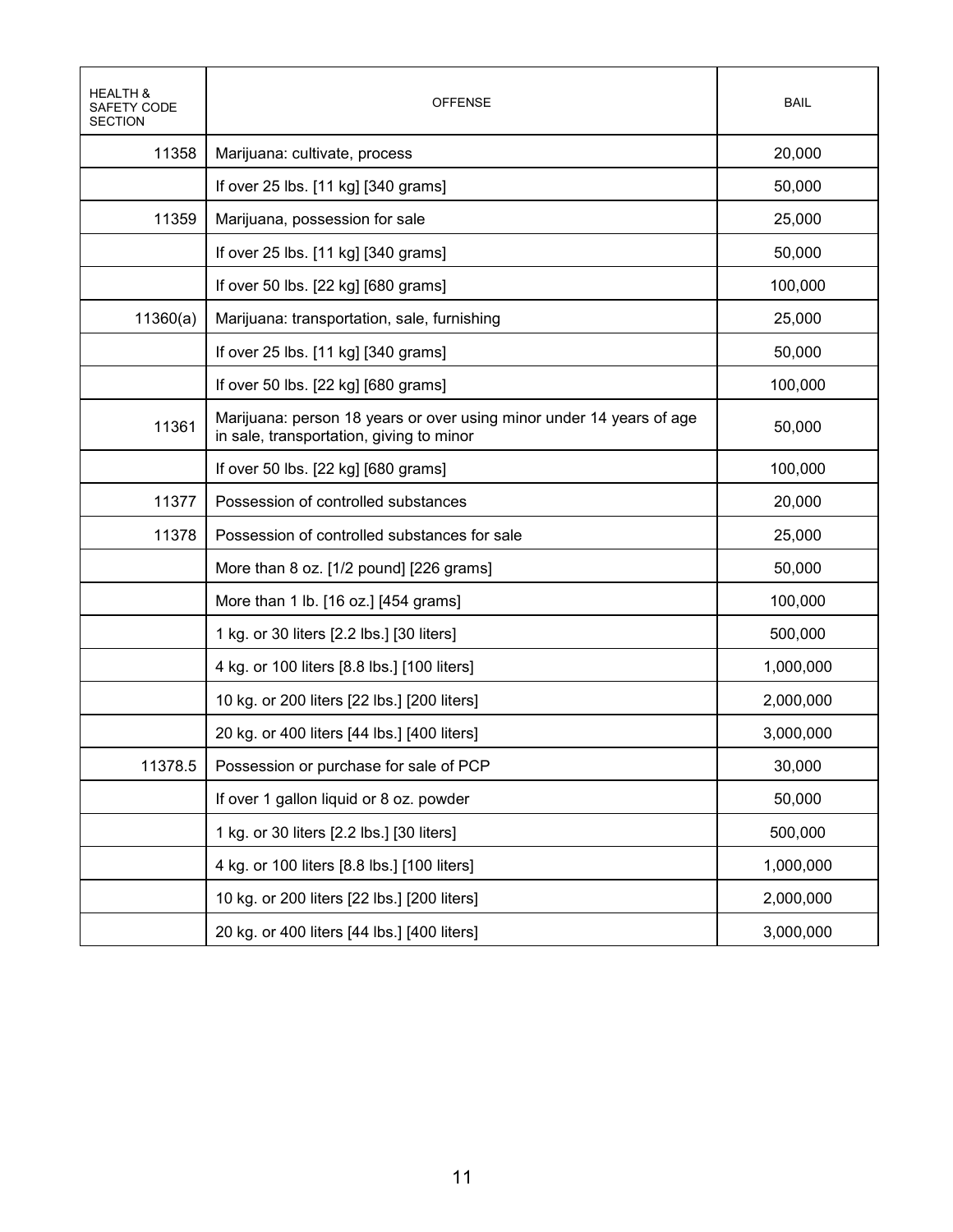| <b>HEALTH &amp;</b><br>SAFETY CODE<br><b>SECTION</b> | <b>OFFENSE</b>                                                      | <b>BAIL</b> |
|------------------------------------------------------|---------------------------------------------------------------------|-------------|
| 11379                                                | Sale of controlled substances                                       | 25,000      |
|                                                      | More than 8 oz.                                                     | 50,000      |
|                                                      | More than 1 lb.                                                     | 100,000     |
|                                                      | 1 kg. or 30 liters [2.2 lbs.] [30 liters]                           | 500,000     |
|                                                      | 4 kg. or 100 liters [8.8 lbs.] [100 liters]                         | 1,000,000   |
|                                                      | 10 kg. or 200 liters [22 lbs.] [200 liters]                         | 2,000,000   |
|                                                      | 20 kg. or 400 liters [44 lbs.] [400 liters]                         | 3,000,000   |
| 11379.5                                              | Sale of PCP                                                         | 30,000      |
|                                                      | If over 1 gallon liquid or 8 oz. powder                             | 50,000      |
|                                                      | 1 kg. or 30 liters [2.2 lbs.] [30 liters]                           | 500,000     |
|                                                      | 4 kg. or 100 liters [8.8 lbs.] [100 liters]                         | 1,000,000   |
|                                                      | 10 kg. or 200 liters [22 lbs.] [200 liters]                         | 2,000,000   |
|                                                      | 20 kg. or 400 liters [44 lbs.] [400 liters]                         | 3,000,000   |
| 11379.6(a)                                           | Manufacture of any controlled substance                             | 75,000      |
| 11379.7                                              | Violation of (or attempt) Penal Code section 11379.6 or 11383       |             |
|                                                      | When child under 16 present                                         | 100,000     |
|                                                      | When child under 16 suffers G.B.I.                                  | 500,000     |
| 11379.8                                              | Violation of section 11379.6                                        |             |
|                                                      | If over 1 lb. or 3 gallons                                          | 100,000     |
|                                                      | If over 3 lbs. or 10 gallons                                        | 500,000     |
|                                                      | If over 10 lbs. or 25 gallons                                       | 1,000,000   |
|                                                      | If over 44 lbs. or 105 gallons                                      | 2,000,000   |
| 11380                                                | Soliciting minor re controlled substances                           | 50,000      |
| 11383(a)                                             | Possession of precursors with intent to manufacture methamphetamine | 50,000      |
| 11383(b)                                             | Possession of precursors with intent to manufacture PCP             | 50,000      |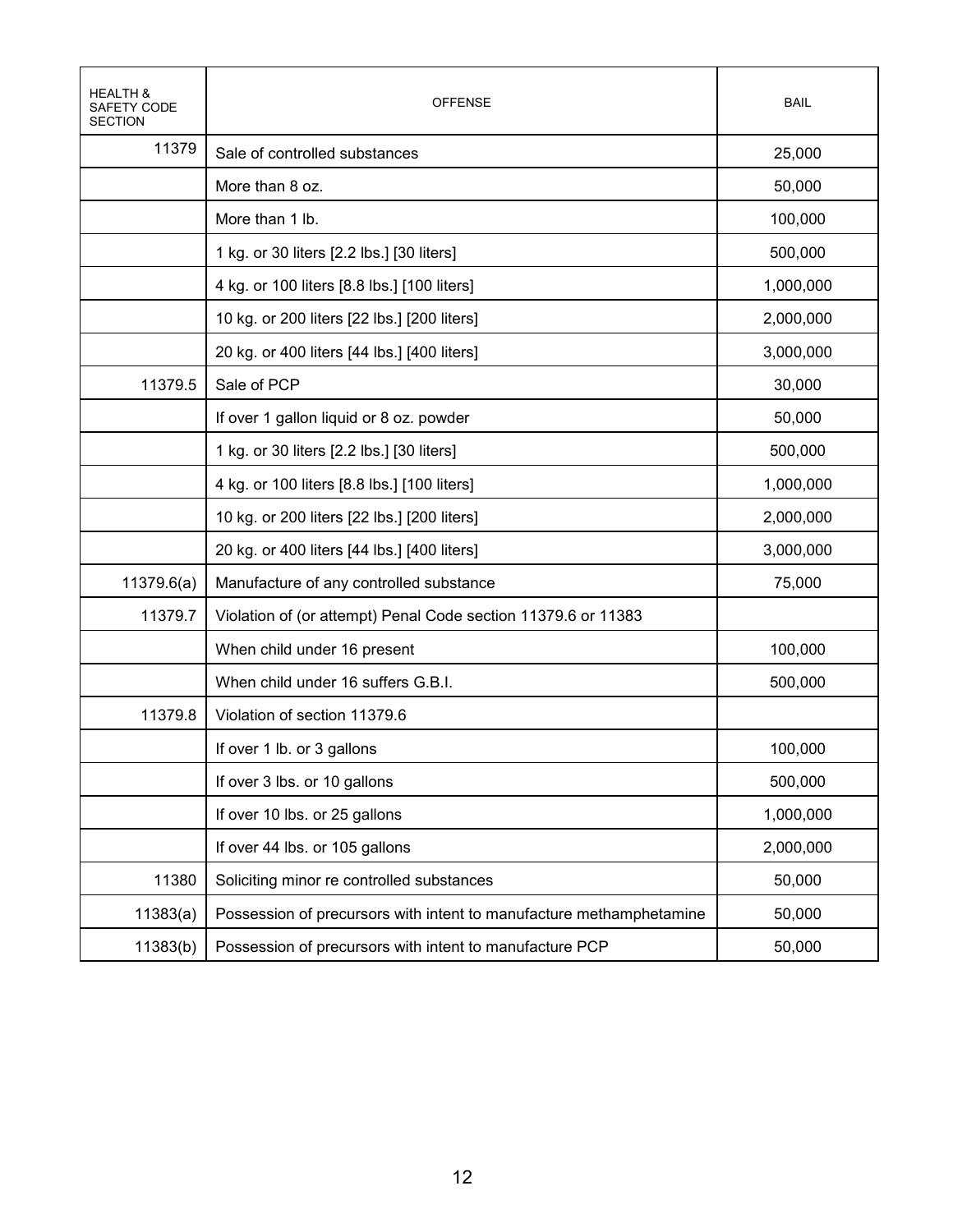- A. Determining Misdemeanor Bail
	- 1. Bail shall be determined by first using the amount set forth in this schedule (Penal Code section 1269b(c)).
	- 2. If the violation is not specifically set forth in this schedule, then bail shall be the amount set forth in the most current publication of the Judicial Council Uniform Bail and Penalty Schedule (Rule 4.102, California Rules of Court). <sup>1</sup>
	- 3. If bail cannot be set under the provisions of number 1 and 2 above, then the bail shall be \$500 for all violations of statutes, regulations or ordinances.
- B. Determining Infraction Bail

 $\overline{a}$ 

- 1. Bail shall be determined by first using the most current publication of the Judicial Council Uniform Bail and Penalty Schedule is hereby adopted and incorporated by reference.
- 2. If bail cannot be set under the provisions of number 1 above, then the bail shall be \$50 for all violations of statutes, regulations or ordinances, except that if the minimum fine for the offense is greater than or less than \$50 the bail shall be the amount of the minimum fine.
- 3. For those infractions not set forth in the Judicial Council Bail Schedule in which the statute reflects a minimum and maximum fine (e.g. "a fine of not less than XXX and not more than XXX"), the bail shall be at the minimum fine amount.
- 4. For those infractions not set forth in the Judicial Council Bail Schedule in which the statute reflects a "fine of not to exceed XXX" and the amount is greater than \$50, then the bail shall be set at \$50 (e.g. "a fine not to exceed \$100"). The bail shall be set at \$50, as referenced under the provisions of number 2 above.
- 5. If the infraction penalty statute requires a sentence, *in addition* to a monetary fine, the infraction shall require a mandatory appearance to enable the judicial officer to impose the full sentence.
- 6. If a sentence reflects a fine **or** an alternative, (e.g. community service) the infraction penalty statute shall require a mandatory appearance to permit judicial discretion in the sentencing.
- C. Revisions/Additions to Misdemeanor/Infraction Schedule

The following procedure is established to make interim changes to the bail schedule without a formal meeting of the bail committee:

- 1. The staff will present to the chair of the Uniform Bail Procedure Committee all proposed interim changes to the approved bail schedule.
- 2. When the changes have been approved, a revised page for the bail schedule will be distributed to all agencies holding authorized copies.

<sup>1</sup> The Judicial Council Uniform Bail and Penalty Schedule may be located on the court website at [www.occourts.org.](http://www.occourts.org/)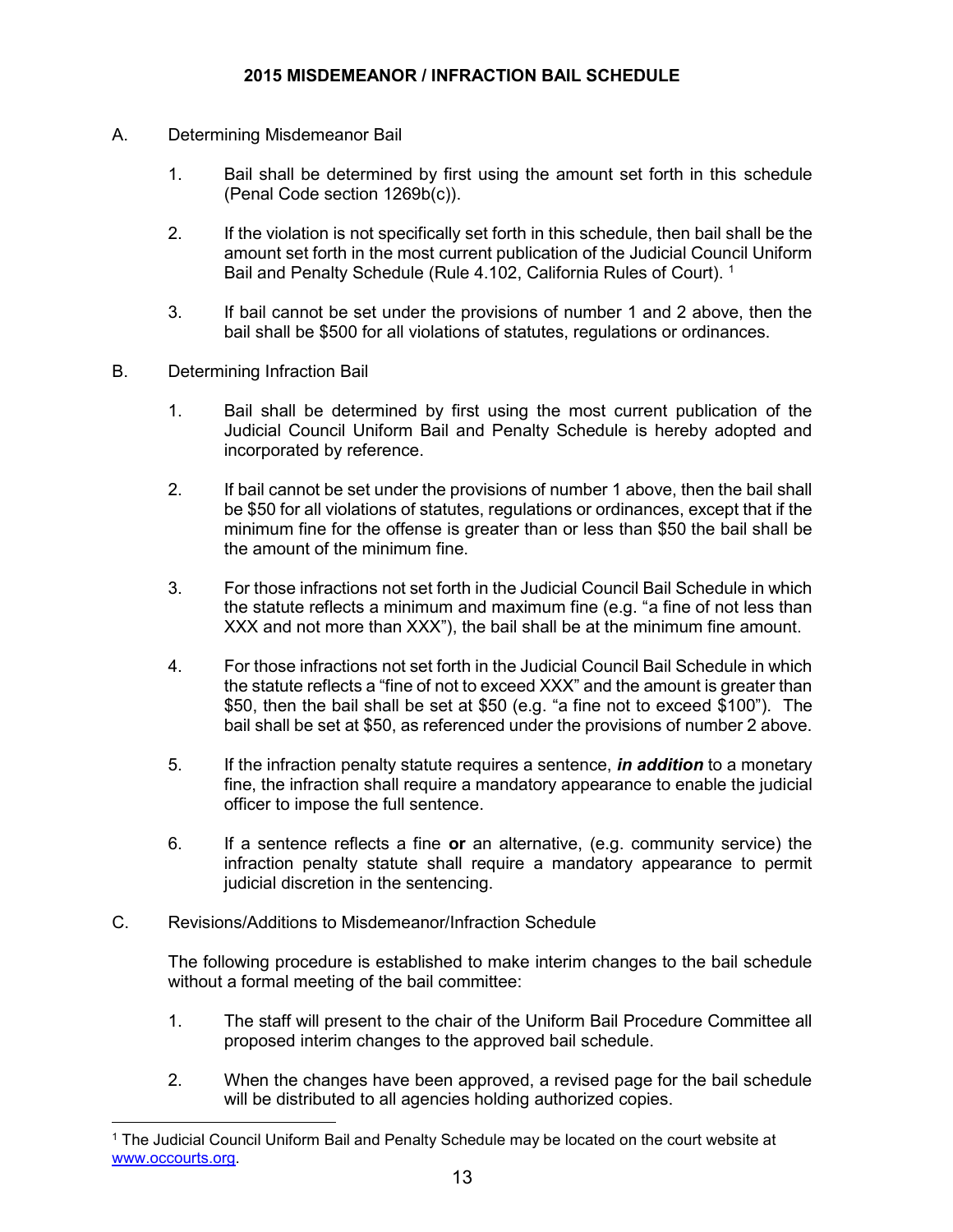D. Additions to Superior Court Case Management System

When it is necessary to add a new violation to the Superior Court case management system bail maintenance table, court staff will refer to Section A and B above.

- E. Bail Limit for Multiple Felony / Misdemeanor Offenses The highest bail amount for any one offense will apply.
- F. Determining Bail on Warrants Processed by the **Clerk's Office**
	- 1. Mandatory Infractions
		- a. **Failure to appear mandatory infractions,** add violation of Vehicle Code section 40508(a) or Penal Code section 853.7; issue a mandatory appearance warrant with a bail amount set at \$1,500 (add license hold at Department of Motor Vehicles, if eligible.)
		- b. **Failure to pay mandatory infraction non Vehicle Code violations,** issue a mandatory appearance Bench Warrant for \$1500 (add license hold at the Department of Motor Vehicles, if eligible.)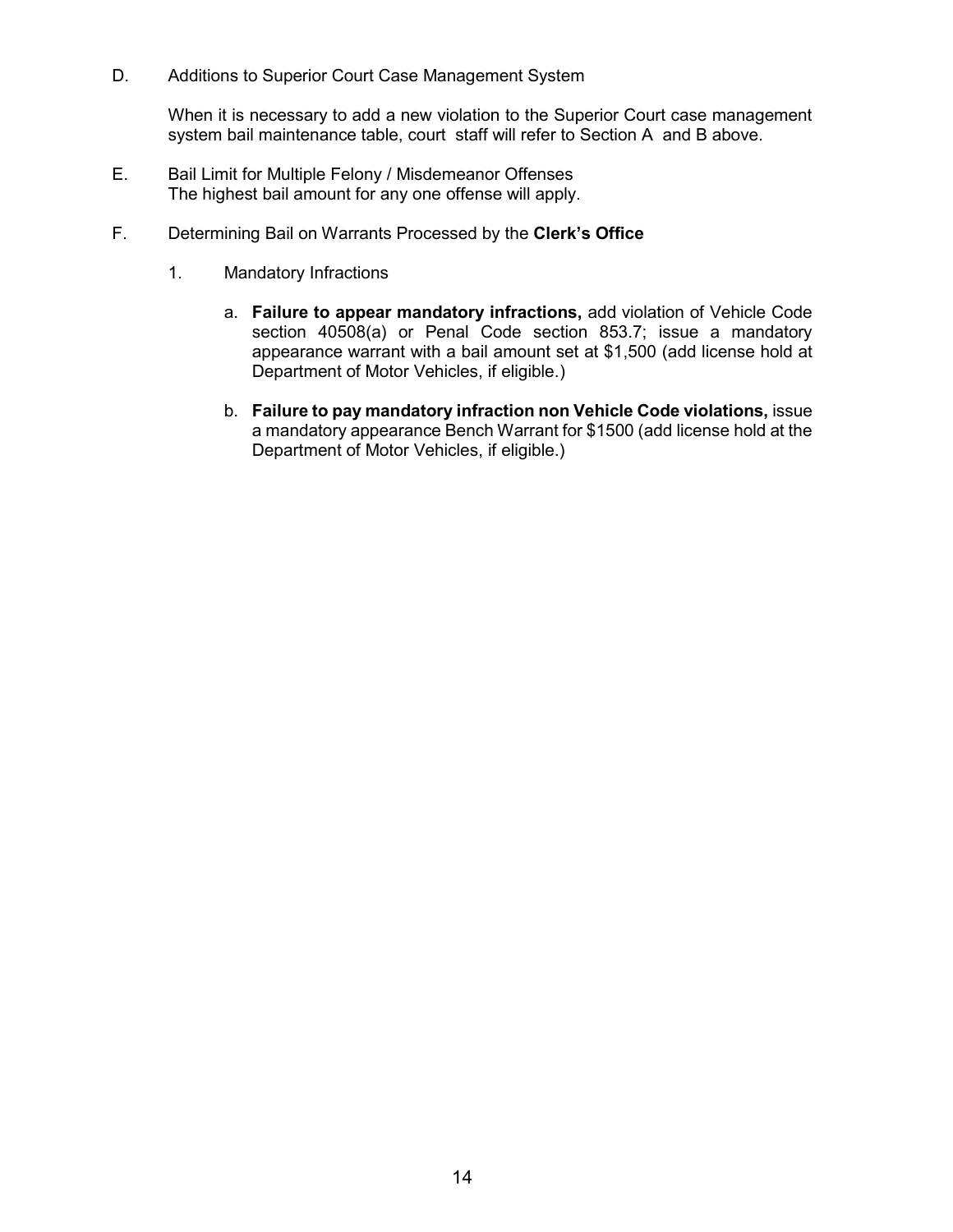#### **SUPERIOR COURT OF CALIFORNIA COUNTY OF ORANGE MISDEMEANOR BAIL SCHEDULE**

#### **UNLISTED PENAL CODE MISDEMEANOR - \$500.00**

| PENAL CODE<br><b>VIOLATION</b> | <b>DESCRIPTION</b>                                                           | <b>BAIL</b>                   |
|--------------------------------|------------------------------------------------------------------------------|-------------------------------|
| 166                            | Contempt                                                                     | \$15,000                      |
| 243                            | Battery against peace officer                                                | \$2,500                       |
| 243(e)(1)                      | Battery against spouse; others                                               | \$10,000                      |
| 273.5(a)                       | Corporal injury to spouse; cohabitant; others                                | \$10,000                      |
| 273.6                          | Violation of protective order, temporary restraining order, or<br>injunction | \$15,000                      |
| 273.65(a)                      | Violation of protective order related to children                            | \$15,000                      |
| 368(b)(1)(c)                   | Abuse of elder/dependent adult w/injury                                      | \$10,000                      |
| 368(d)                         | Abuse of elder/dependent adult; theft/embezzlement                           | \$10,000                      |
| 647(a)                         | Lewd conduct in public place                                                 | \$1,000                       |
| 647(b)                         | Prostitution<br>2 <sup>nd</sup> offense<br>3 <sup>rd</sup> offense           | \$1,000<br>\$2,500<br>\$5,000 |
| 653m                           | Annoying communications                                                      | \$1,000                       |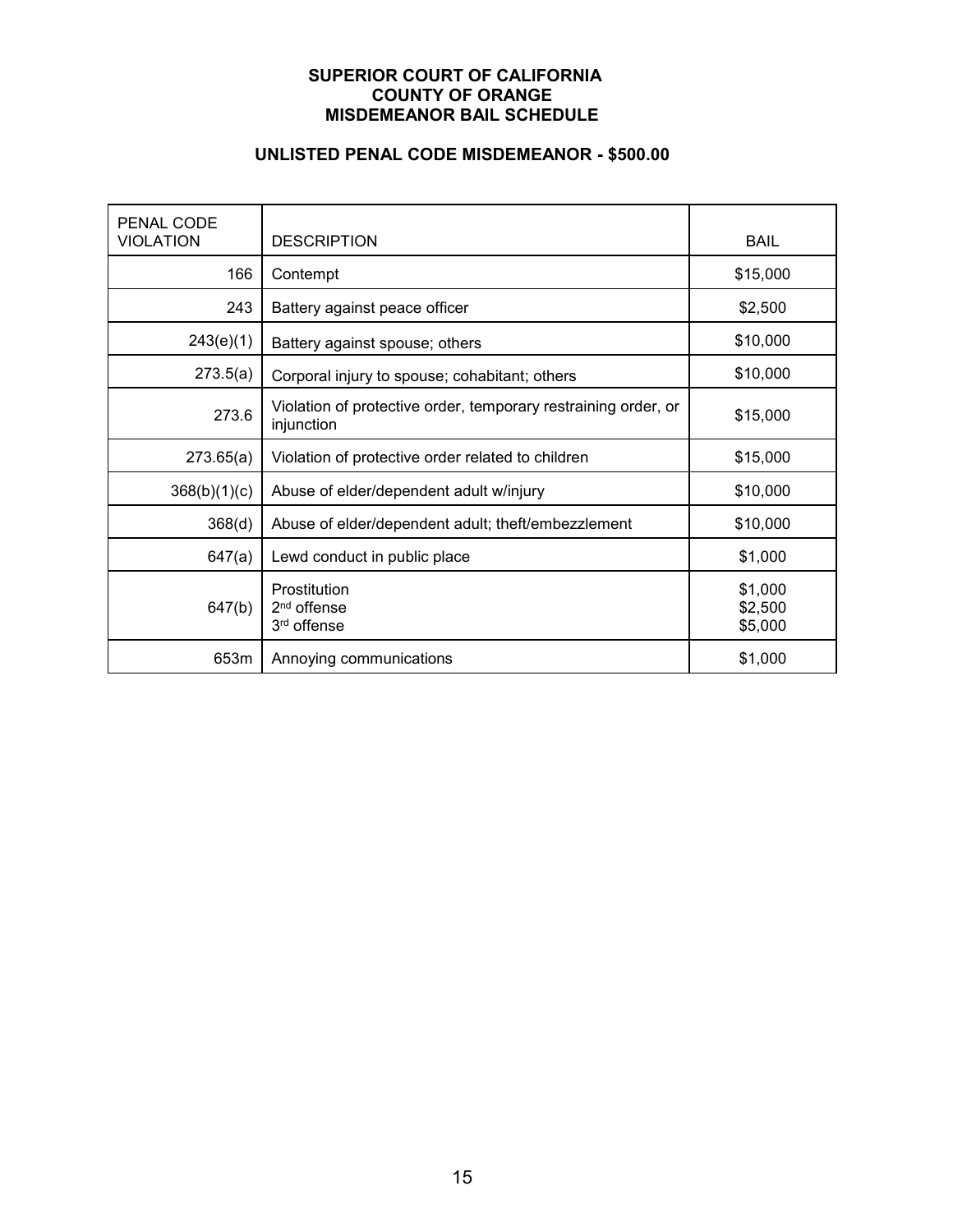#### **SUPERIOR COURT OF CALIFORNIA COUNTY OF ORANGE MISDEMEANOR BAIL SCHEDULE HEALTH & SAFETY CODE**

#### **UNLISTED HEALTH & SAFETY CODE MISDEMEANOR - \$500.00**

| H & S<br><b>VIOLATION</b> | <b>DESCRIPTION</b>                                                                                             | <b>BAIL</b>         |
|---------------------------|----------------------------------------------------------------------------------------------------------------|---------------------|
| 11350                     | Illegal possession of certain specific or classified<br>controlled substances<br>$2nd$ & subsequent violations | \$2,500<br>\$10,000 |
| 11357(a)                  | Possession of concentrated cannabis<br>$2nd$ & subsequent violations                                           | \$2,500<br>\$10,000 |
| 11377                     | Possession of controlled substances<br>$2nd$ & subsequent violations                                           | \$2,500<br>\$10,000 |
| 11550                     | Narcotic addict<br>$2nd$ & subsequent violations                                                               | \$1,000<br>\$2,500  |